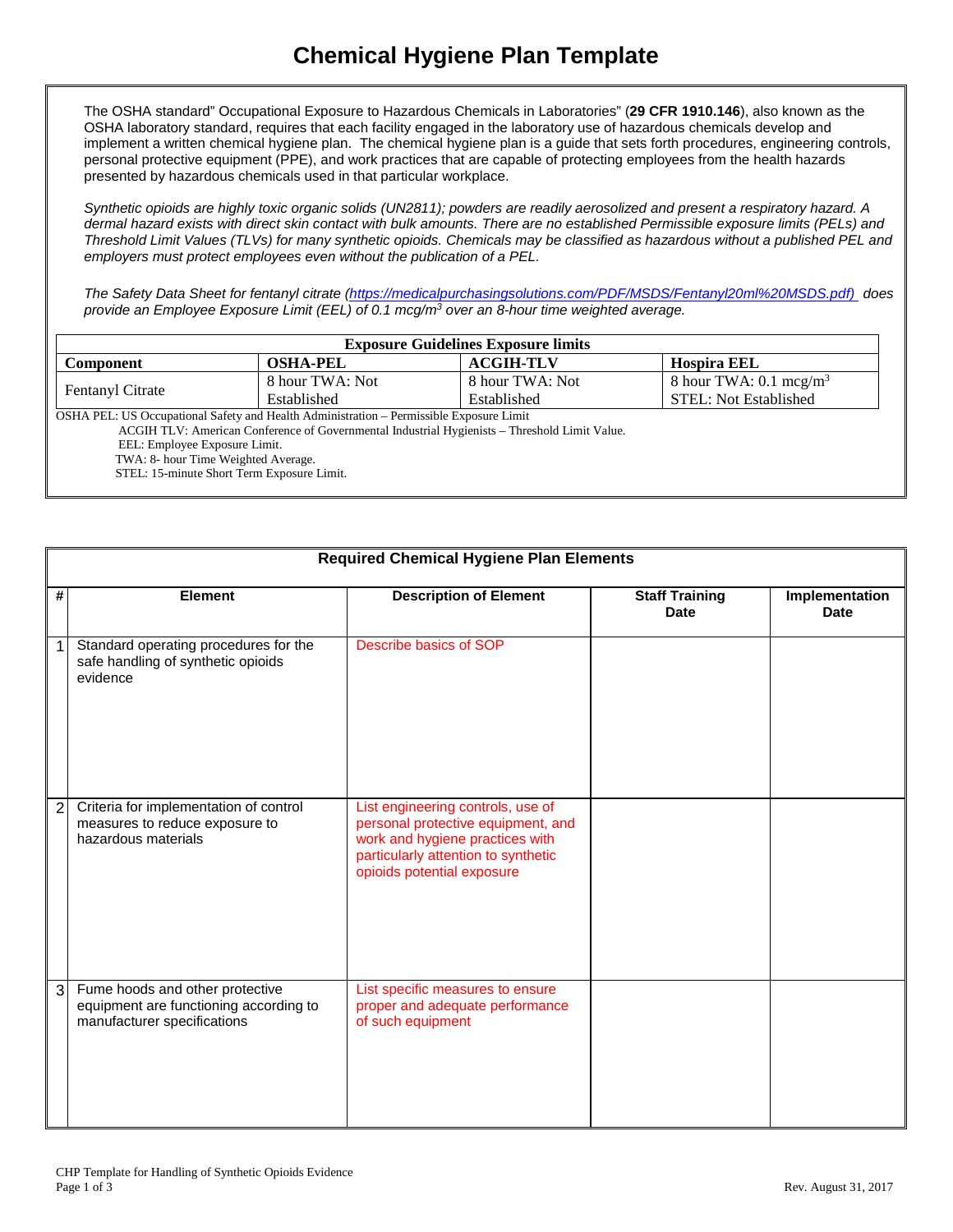| 4              | Information provided to personnel<br>processing evidence and working with<br>hazardous substances                                                                     | List information provided to staff<br>such as:<br>1. Contents of the laboratory<br>standard and its<br>appendices<br>Location and availability of<br>2.<br>laboratory Chemical<br><b>Hygiene Plan</b><br>3. Permissible exposure<br>limits (PELs) for various<br>synthetic opioids<br>Signs and symptoms<br>4.<br>associated with exposures<br>to synthetic opioids<br>Location and availability of<br>5.<br>known reference materials<br>on the hazards, safe<br>handling, storage, and<br>disposal of synthetic<br>opioids in the laboratory,<br>including but not limited to<br>SDS received from the<br>chemical supplier |  |
|----------------|-----------------------------------------------------------------------------------------------------------------------------------------------------------------------|-------------------------------------------------------------------------------------------------------------------------------------------------------------------------------------------------------------------------------------------------------------------------------------------------------------------------------------------------------------------------------------------------------------------------------------------------------------------------------------------------------------------------------------------------------------------------------------------------------------------------------|--|
| 5              | The circumstances under which a<br>particular laboratory operation,<br>procedure or activity requires prior<br>approval from the employer before<br>being implemented |                                                                                                                                                                                                                                                                                                                                                                                                                                                                                                                                                                                                                               |  |
| 6              | Designate responsible person for<br>implementation of the Chemical<br>Hygiene Plan                                                                                    | Assignment of a Chemical Hygiene<br>Officer and if appropriate<br>establishment of Chemical Hygiene<br>Committee                                                                                                                                                                                                                                                                                                                                                                                                                                                                                                              |  |
| $\overline{7}$ | Provisions for additional worker protection<br>for work with particularly hazardous<br>substances                                                                     | List provisions and specific<br>considerations that must be given to<br>following provisions such as:<br><b>Establishment of</b><br>1.<br>designated area to<br>process synthetic opioid<br>type evidence<br>2. Use of containment<br>devices such as fume<br>hoods or glove boxes<br><b>Procedures for safe</b><br>3.<br>removal of contaminated<br>waste<br>Decontamination<br>4.<br>procedures                                                                                                                                                                                                                             |  |
| 8              | Review and evaluate the effectiveness of<br>the CHP annually                                                                                                          | Establish process for review and<br>updating CHP                                                                                                                                                                                                                                                                                                                                                                                                                                                                                                                                                                              |  |